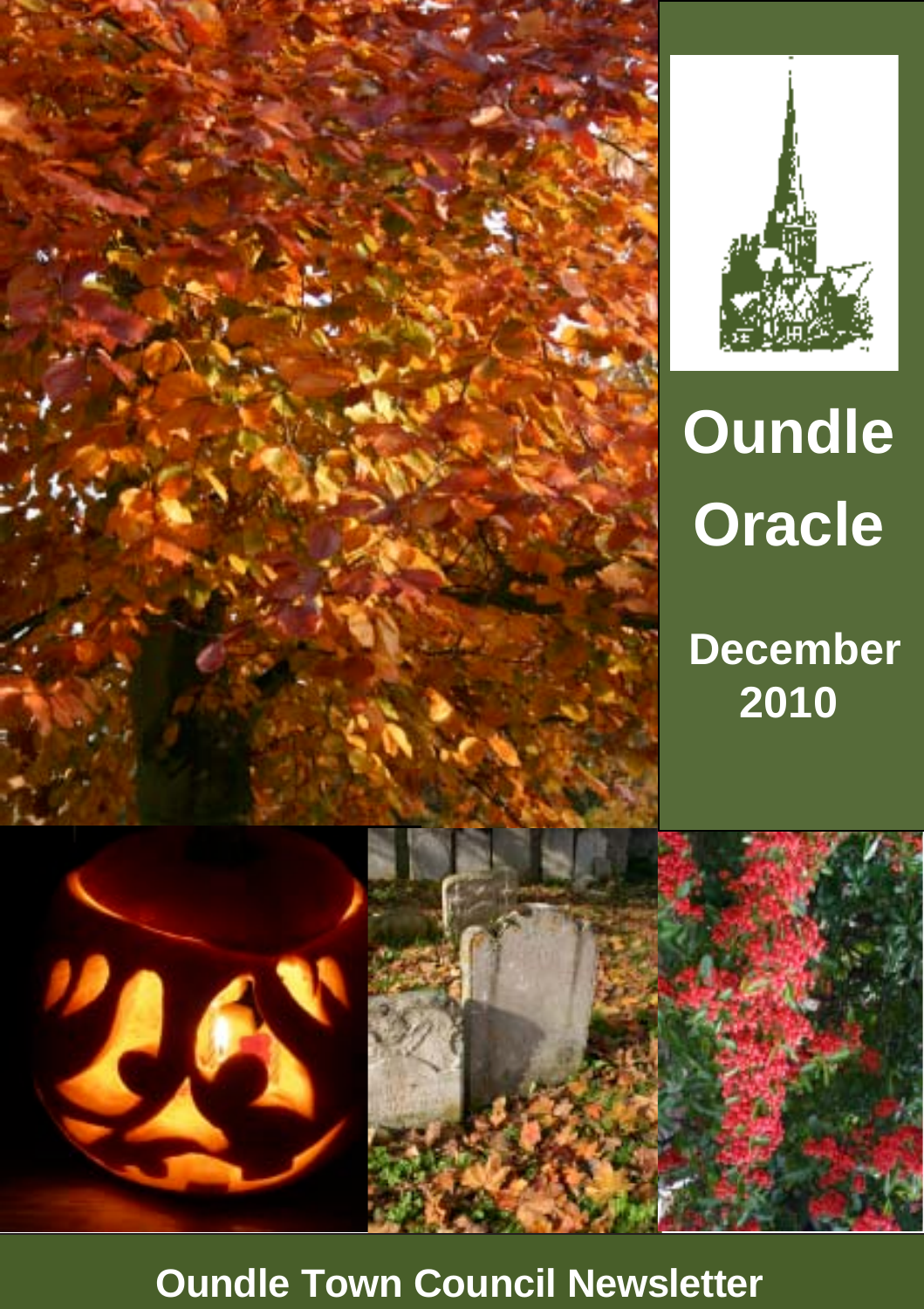## **Mayor's Message**



Winter is with us once again and dark nights and cold days have now arrived and yet the anticipation and brightness of an approaching Christmas season is enveloping our beautiful town. I hope as many of you as possible will be at the "big switch on" of the lights on December 3rd to formally kick the Christmas season off. My heartfelt thanks go to the Rotary Club for the Christmas tree and also to

the Estate Managers of the Norwich and Peterborough Building Society who allow us to hang our Christmas lights from their building creating a stunning centre of town display.

The Town Council has had a really progressive year. We have a new complement of staff who are working very effectively as a team and I thank you all for the many compliments that we are receiving. Clearly we don't always get it right but we do always listen to feedback and then act on what we hear. I wish to thank our Clerk Debra Raper for her support, leadership and dedication this year. Debra and Councillor Radcliffe are currently engaged in ensuring that the Council achieves Quality Status which we anticipate will happen in the Spring so thanks go to both for their hard work.

Considerable progress has also been made with Oundle 2020 which is developing a sustainable plan for Oundle. Our first focus group was held on September 22<sup>nd</sup> and over 100 residents contributed their thoughts and ideas. As you can see from the photo, the evening was lively and energetic! We hope to present the results of the recent questionnaire, together with further ideas,



at the second focus group on December 14<sup>th</sup> so do please come along and help us with this exciting project. I must thank our Oundle 2020 Project Administrator Jasmine for keeping us all on track.

I hope I will see as many of you as possible around the tree on Christmas Eve. I wish you all a very merry Christmas and a happy new year in 2011.

Please do contact me if you want to contribute via 270370 or paulandrewking@btinternet.com

Follow the work of the council on  $\Box$  at

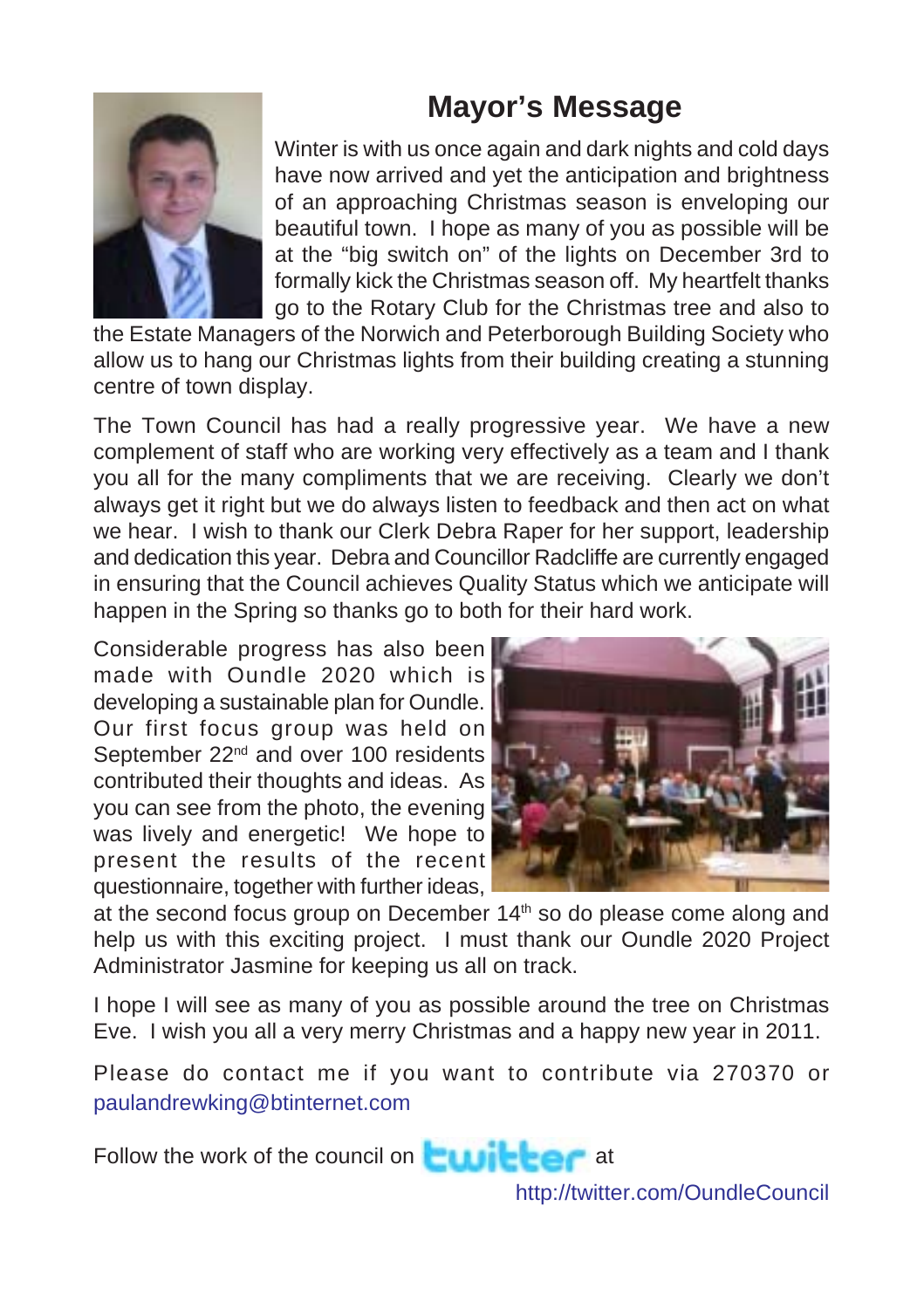

# **December 3rd**

After the lights have been switched on, you've enjoyed the late night shopping and Christmas Market Town Councillors will be delighted to welcome you to the Queen Victoria Hall for seasonal nibbles and drinks.

# **Election Countdown Only 5 months to go!**



The local elections will be held on May 5th next year, so you've got till the beginning of April to decide whether you wish to stand for election to Oundle Town Council.

There will be an opportunity to find out more about being a Town Councillor and the work of Oundle Town Council in February. Join us at the Courthouse on **Wednesday 16th February** at 7.30pm. This event will last an hour. Nibbles and drinks will be served with the information.

"Stand and Deliver.......*stand* for election for the Town Council and help to *deliver* local council services". *Cllr. Gwen Radcliffe*

# **£ £ £ ~ NEEDS AND WANTS ~ £ £ £**

Your Town Council made an early start on preparing its budget for 2011/12 and has been faced by a number of serious challenges. Next year East Northamptonshire Council's £14,000 contribution to car parking in Oundle is withdrawn and at the same time we will be taking over from them the £21,000 cost of operating the toilets in the St. Osyth's car park. This means that without any further changes from District and County (and we do expect some) this community will be £35,000 worse off next year.

In preparing the first draft budget not only has the Town Council taken this into account but also included all the aspirational items which it would ideally like to provide for next year. The effect of this would be a 49% increase in the amount to be precepted and raised from your Council Tax. In the present economic climate - any economic climate!- this is unacceptable.

So now we have to separate the wants from the needs (the expenditure we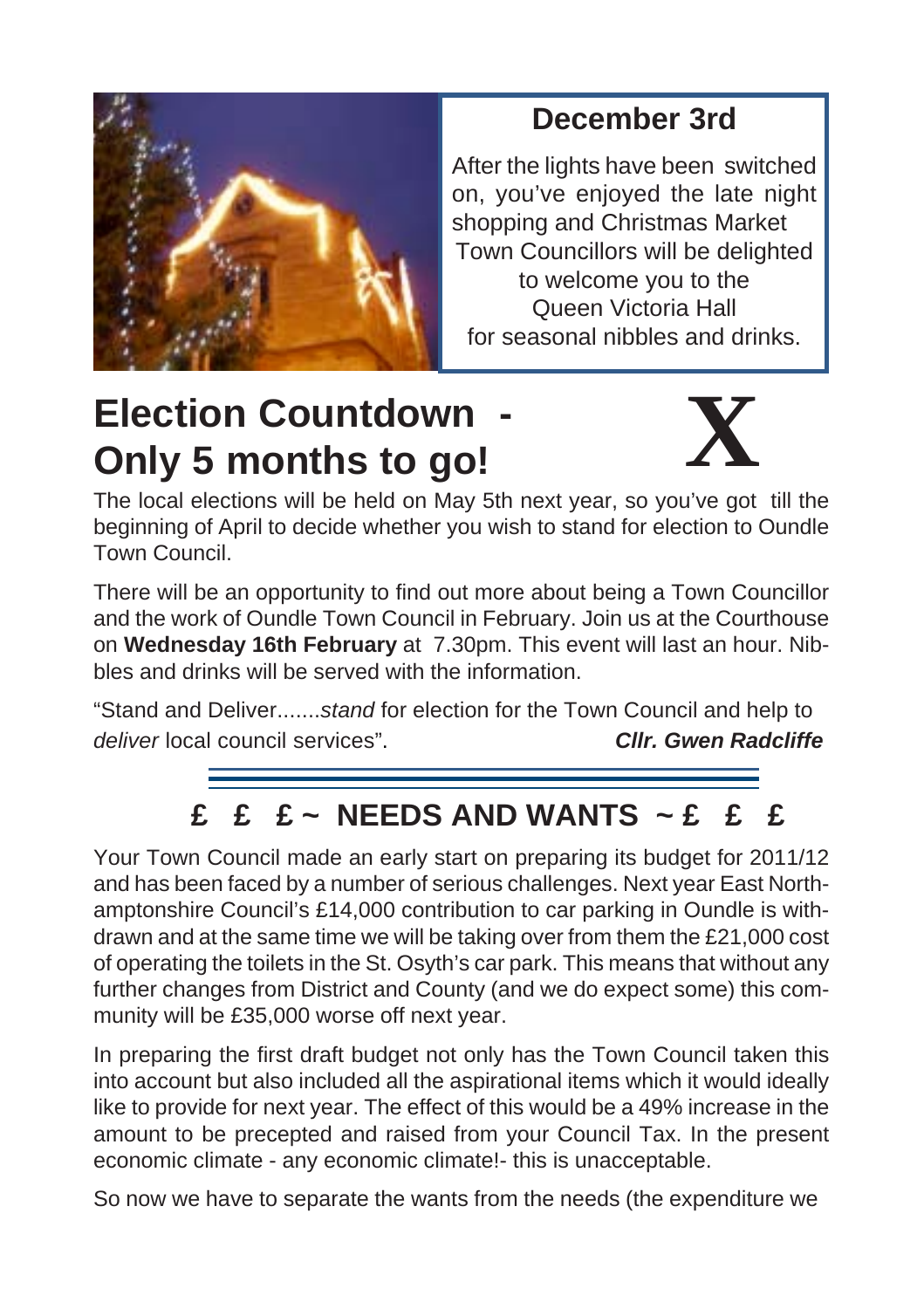have no options on) and decide on our priorities and we would welcome your ideas before the budget is finalised in January. For example we have included a doubling of our grants budget from £12,000 to £25,000 because of fears over funding from the County and District Councils for organisations in Oundle. Should we do this?

Councillors are currently debating what cuts could possibly be made. For example the annual cost to you of CCTV in Oundle is £17000.

Please join the debate which will have an impact on what your Town Council will and will not be able to do in the town next year, by letting us know what is and is not important to you.

 *Cllr. David Chapple, Chair of Finance*

We received an e-mail from East Northamptoshire Council on 26th October asking for the following **Statement** to be published in the Oracle. *Editor*

#### **Decision made by the Development Control Committee on 18 August 2010 EN/09/00611/FUL at Land End of Creed Road, Oundle**

Under East Northamptonshire Council's Constitution, decisions can only be made by the Committee via a majority voting **in support of** a motion. If a motion does not achieve a majority **in favour** then no decision has been made.

In the case of the Creed Road application, at the Development Control Committee on 18 August, a motion to approve the application with certain conditions was proposed but not approved. The Committee **did not decide to refuse the application**, merely not to approve it with those conditions.

At this stage the Committee could still have decided to:

- · approve it;
- · approve it with different conditions;
- · defer a decision; or
- · refuse it.

The further motion which was in fact then proposed sought to **defer** the application to seek further negotiation of the timing of the payments in the Section 106 Agreement and **this was duly carried**. This motion is what the minutes of the meeting recorded as the decision.

I appreciate that this may seem rather complicated but this is the process laid down in the Council's Constitution, in common with many other Councils.

Councillor Pauline Bradberry 29 September 2010 Chairman of East Northamptonshire Council's Development Control Committee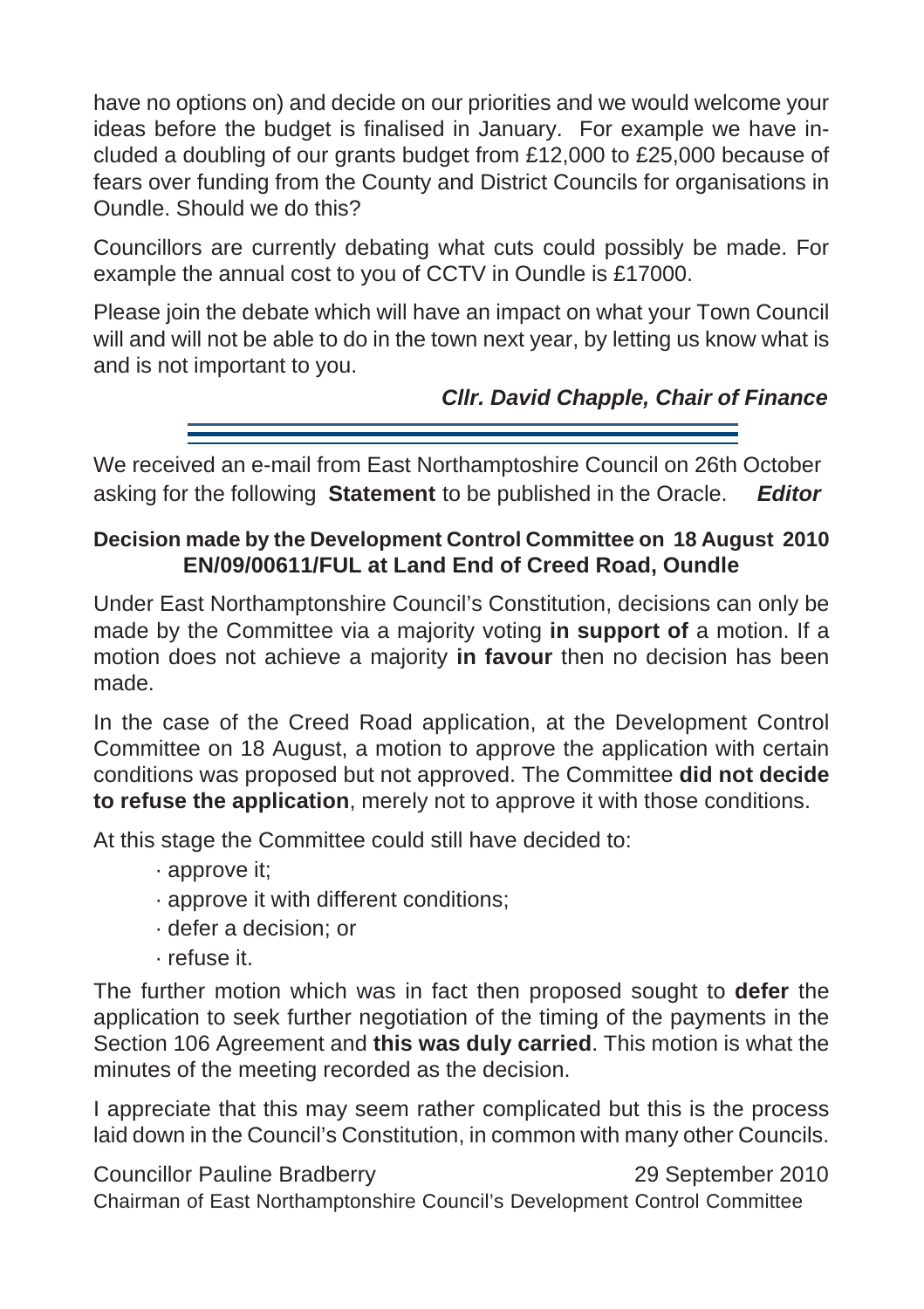At their September Development Control Meeting the application was again deferred " *for clarification of the Government's position on housing targets, localism and spatial planning and in order to enable further progress to be made on the Oundle 2020 Town Plan, which should come to fruition before a decision was made on the application."* The developer has now resubmitted the application with minor changes.



# **OUNDLE CEMETERY**

Much work has been done within Oundle Cemetery, and our thanks go to our Maintenance team and the work of the Community Pay Back scheme. All visitors are welcomed, for whatever reason, to the peace and solitude of this Cemetery which we hope you will find a calm and welcoming place.

Our wish is to create a well kept setting and maintain the serenity, dignity and order of the cemetery. To help us achieve this goal, we have to be practical and have

rules and regulations that enable us to trim, mow and tidy up effectively and ensure that the cemetery remains in good order.

We therefore ask all visitors to the cemetery to help us in this endeavour by kindly observing the following rules and regulations and by maintaining and ensuring that the grave of your loved one is cared for.

Wherever possible, please keep to the footpaths. Please keep your dog on a lead and do not allow your dog to foul the Cemetery.

#### *Extract from Regulations*

**Memorials:** Memorials shall be a single, vertical headstone. Kerbs are not permitted. Approval of the design must be obtained from theTown Council.

**Floral Tributes:** Planting of flowers and small shrubs are not permitted on graves, but a donation of a shrub, tree, rose bush or bulbs to beautify the Cemetery may be made in memory of a loved one. Donations will be planted and tended by Council grounds staff. If so wished, an approved plaque may be placed alongside the donated plant. Plastic flowers are not permitted.

In April 2011 Northamptonshire County Council takes over responsibility for **Concessionary Transport** from the districts which currently have different schemes. In September NCC asked if they should adopt a scheme that doesn't provide for tokens. We responded that Oundle Town Council was "very concerned by the prospect of changes to the issuing of transport tokens which we believe must be retained and are an absolute necessity in rural locations." Volunteer Action are lobbying hard on this issue.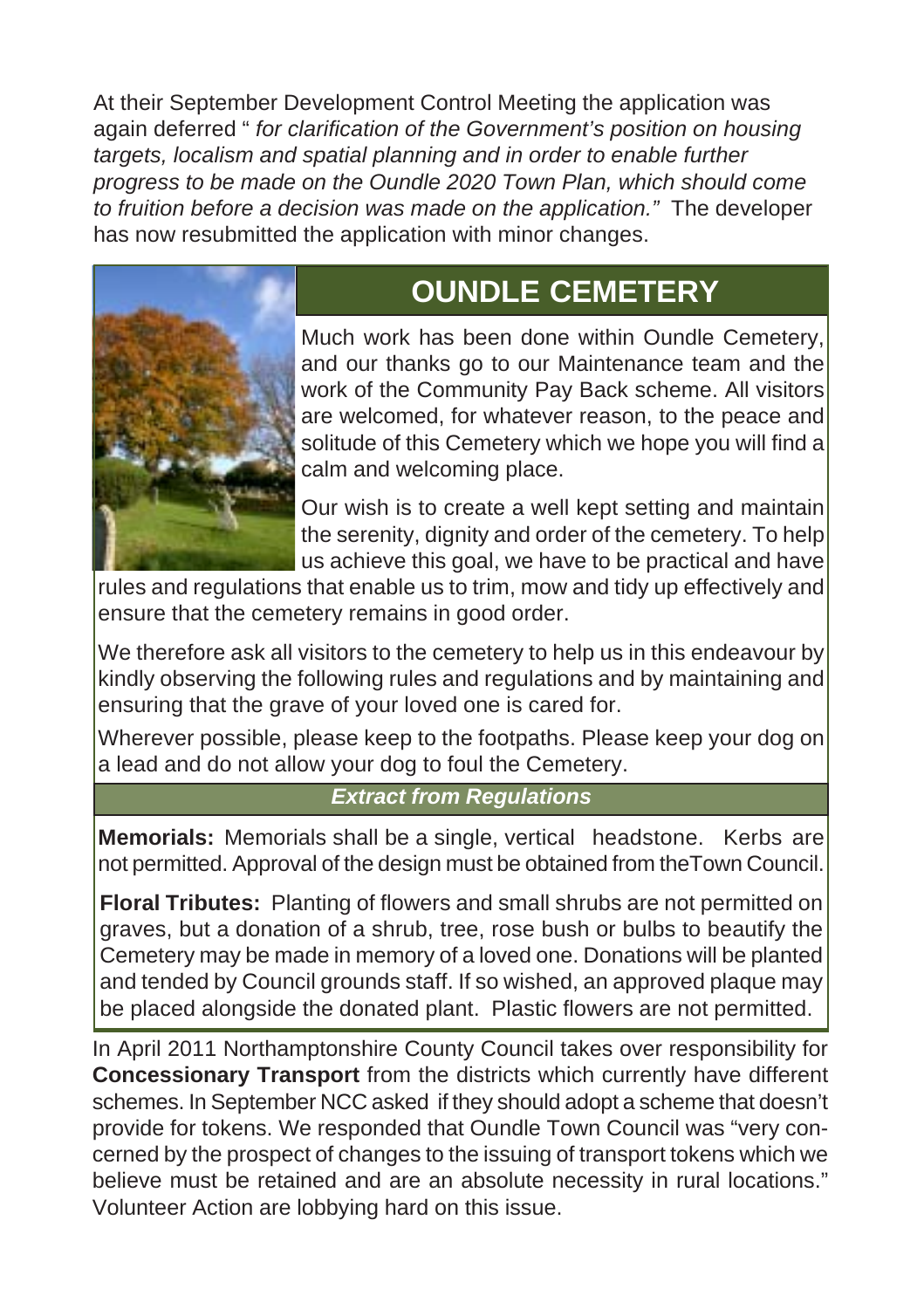### **Calling All Sports, Leisure & Recreational Club Providers**

We are conducting a survey of all the sports, leisure and recreational clubs in Oundle in order to create an *Oundle Sport & Recreational Club Database.* This database will create awareness of the current activities available to residents and visitors of the town.

So from Archery to Yoga and Bird Watching to Hang Gliding (and all activities in between), if you provide a club in Oundle for any age group we would like to hear from you!

Please contact us on 01832 272 055 to ensure your club is included in the *Oundle Sport & Recreational Club Database.* You will be asked to fill out a short questionnaire, either on paper or online which will provide us with valuable information about your club.

The *Oundle Sport & Recreational Club Database* will also support **Oundle 2020** providing up-to-date evidence about existing clubs and enabling them to use this information to influence decision making on future leisure and recreational facilities. *Cllr. Chris Elliot*

## **Winter Weather**

There's no law stopping you from clearing snow and ice on the pavement outside your home or from public spaces. It's unlikely you'll be sued or held legally responsible for any injuries on the path if you have cleared it carefully.

Remember, people walking on snow and



ice have responsibility to be careful themselves. Don't use the salt found in salting bins - this will be needed to keep the roads clear.

Among the many tips on the Government's website www.directgov.uk are

#### **Clear the snow or ice early in the day**

It's easier to move fresh, loose snow rather than hard snow that has packed together from people walking on it. So if possible, start removing the snow and ice in the morning. If you remove the top layer of snow in the morning, any sunshine during the day will help melt any ice beneath. You can then cover the path with salt before nightfall to stop it refreezing overnight.

#### **Use salt or sand - not water**

If you use water to melt the snow, it may refreeze and turn to black ice. Black ice increases the risk of injuries as it is invisible and very slippery.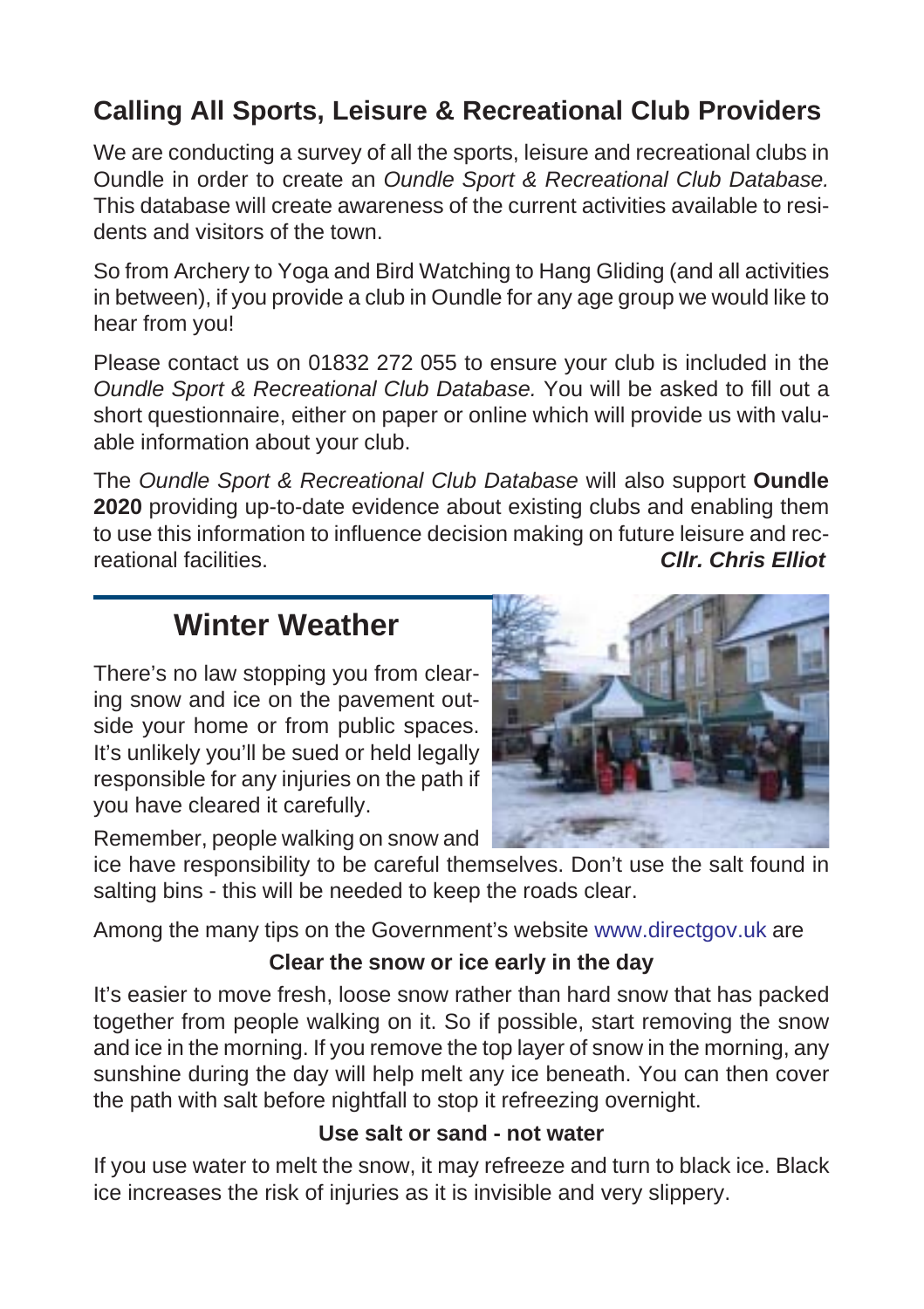# **Future of the Oracle**

This September the Department for Communities and Local Government issued a consultation document on Local Authority publicity

*To give effect to the Government's commitment to stop unfair competition by local authority newspapers, the proposed Code will contain specific guidance on the frequency, content and appearance of local authority newspapers or magazines. They must not appear more frequently than once a quarter, must only include material that is directly related to the business, services or amenities of the authority or other local service providers and should be clearly marked as being published by the local authority.*

In our response to the Consultation we strongly opposed limitations on frequency and restrictions to only council content saying the Oracle

"is well regarded by the local community. Whilst restricting its content to only news from the Council would cut its size and thus its cost, the loss to the community would be disproportionate. A wide range of community groups who provide the services highlighted by the Big Society agenda would be disadvantaged, as would the sports clubs, arts organisations and U3A who contribute so much to the physical and mental well being of residents."

The consultation closed on November 10th and we await the outcome with interest. *Cllr. Val Chesser*

# **Festival Round Up**



**Oundle Festival of Music & Drama**

March 30<sup>th</sup> to April 2<sup>nd</sup>, 2011

**Competitive Festival for amateur performers of all ages**

Each year we listen to competitors and teachers to review the classes, which range from those for under 8's to senior citizens.

This year's details can be found in the Syllabus available from

Oundle Bookshop and Oundle International Festival Box Office.

You can also find out about entering the Festival, or acting as a volunteer at www.ofmd.org.uk or by contacting Gwen Radcliffe 273191

#### **Closing date for entries, January 18th, is approaching fast.**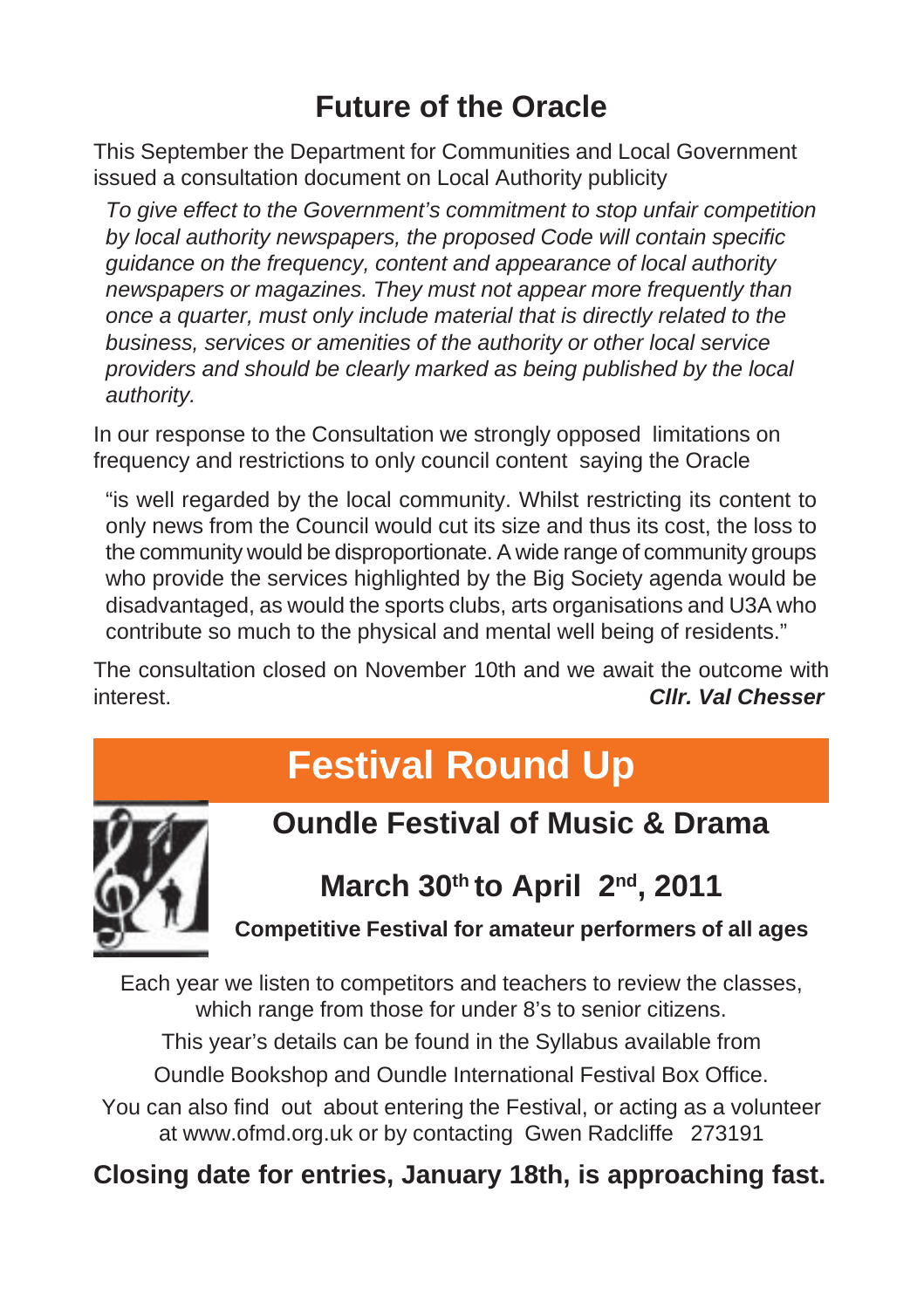

On September 23rd Peter Snow came to Oundle to fas- $\begin{array}{c} \begin{array}{c} \begin{array}{c} \begin{array}{c} \end{array}\\ \end{array}$   $\begin{array}{c} \end{array}$   $\begin{array}{c} \end{array}$   $\begin{array}{c} \end{array}$   $\begin{array}{c} \end{array}$   $\begin{array}{c} \end{array}$   $\begin{array}{c} \end{array}$   $\begin{array}{c} \end{array}$   $\begin{array}{c} \end{array}$   $\begin{array}{c} \end{array}$   $\begin{array}{c} \end{array}$   $\begin{array}{c} \end{array}$   $\begin{array}{c} \end{array}$  was his first visit to Oundle and he was thrilled to discover what we know already, describing the town as "a revelation" and "unspeakably beautiful-you must be very

proud". Our extended programme ends with a joint venture with Oundle International Festival when we are very pleased to welcome back the popular children's author Michael Morpurgo. *Val Chesser*

# **Oundle Town Rowing Club Goes To Paris**

As part of Oundle Town's twinning celebrations in June of this year, rowers from Andrésy, in France were hosted by members of Oundle Town Rowing Club. As a result of this visit members of OTRC were invited back to Paris to participate in the annual row through Paris city centre on the river Seine, 'Traversée des Hauts-de-Seine et de Paris' on September 26<sup>th</sup>.



'The Paris Crossing' is part of the Randon Aviron EDF 2010 series of rowing tours and is a 30 km circuit which begins by boating in the dark from the very impressive Sevres Boat Club at 6am and then passes through the city centre. Approximately 600 people and 130 boats take to the water and all navigation traffic is halted for the event to start.

The famous landmarks of Paris are seen from a unique perspective as the sun rises. The course takes in The Eiffel Tower, Notre Dame, L'Esplanade Des Invalides,

Palais Bourbon, Musée D'Orsay, The Louvre and The National Assembly Buildings. The rowers circumnavigate the L'Ile Sainte-Louis and pass back under famous bridges such as Pont Alexandre and Pont des Arts before the return to Sevres for a celebration lunch approximately 3 hours later.

Oundle Town rowers, like the Dunns pictured here, were incorporated in 3 of the Andrésy club 'yolettes' (touring coxed quads). Many of the crews were in fancy dress, and a festival atmosphere prevailed. The trip was blessed not only with good weather, but with excellent hosts. Thanks go to Jerome, Eric and Jean-Luc from Andrésy Rowing Club. Our recommendation to any one who is considering trying Rowing Touring is most definitely to give it a go. Varying degrees of muscle ache are a small price to pay for such a fantastic experience.



 *Jo Milborne (Oundle Town Rowing Club)*